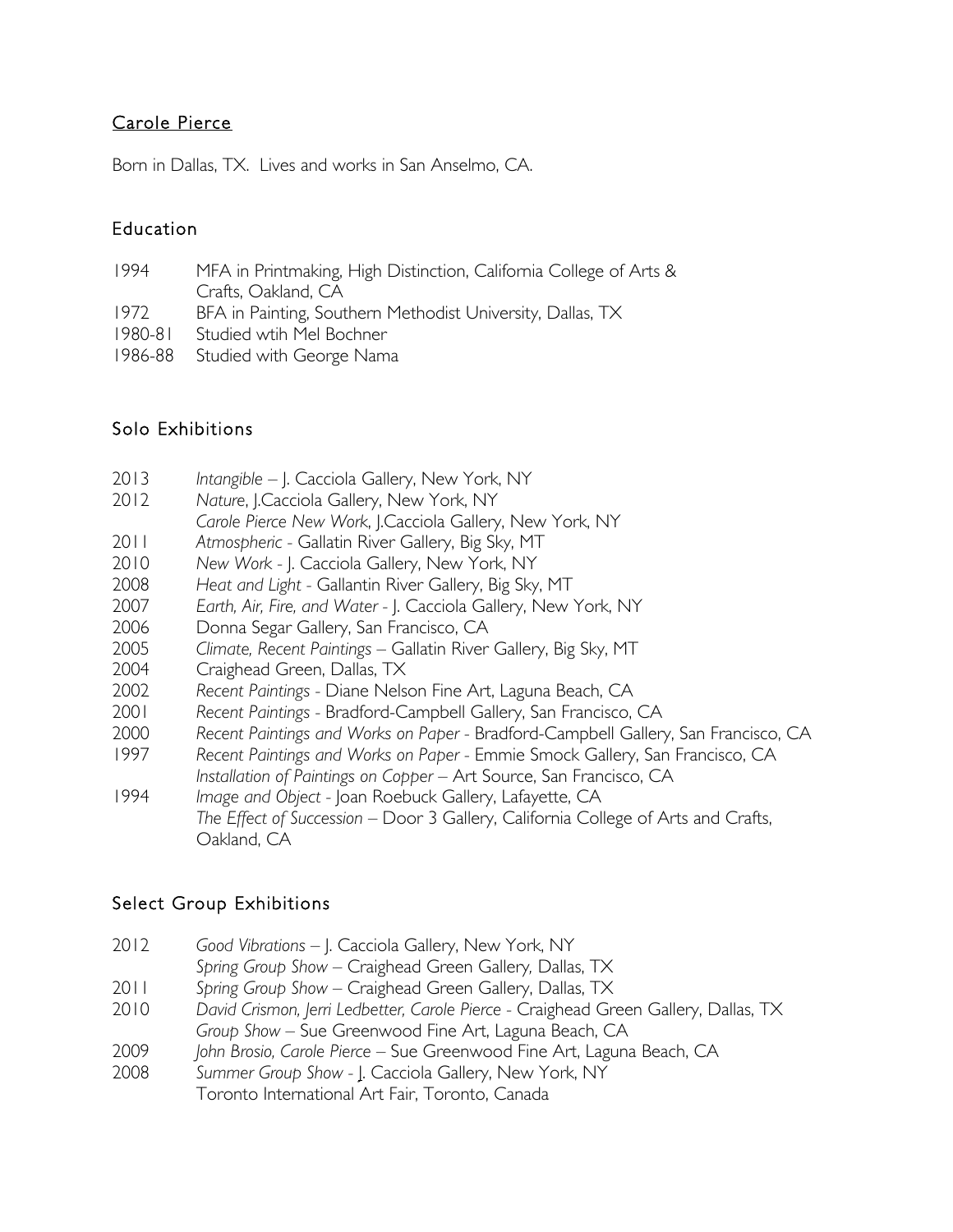|      | Carole Pierce & Bill Weaver - Craighean Green Gallery, New York, NY                                                                          |
|------|----------------------------------------------------------------------------------------------------------------------------------------------|
|      | Gallery Artist Group Show - Craighean Green Gallery, NewYork, NY                                                                             |
| 2007 | J. Cacciola Gallery, New York, NY                                                                                                            |
|      | Toronto International Art Fair, Toronto, Canada                                                                                              |
|      | US Artists, Philadelphia, PA                                                                                                                 |
| 2006 | J. Cacciola Gallery, New York, NY                                                                                                            |
|      | Craighead Green Gallery, Dallas, TX                                                                                                          |
|      | Art Miami, Miami, FL                                                                                                                         |
| 2005 | Linda Christensen & Carole Pierce, J. Cacciola Gallery                                                                                       |
|      | Carole Pierce and Edward Nuns, Craighead Green Gallery, Dallas, TX                                                                           |
|      | J. Cacciola Gallery, New York, NY                                                                                                            |
|      | Donna Segar, San Francisco, CA                                                                                                               |
| 2004 | J. Cacciola Galleries, New York & New Jersey                                                                                                 |
| 2003 | Gallery Group Show, J. Cacciola Galleries, New York & New Jersey                                                                             |
| 2002 | Carole Pierce and Jeff Wilson, Craighead Green Gallery, Dallas, TX                                                                           |
|      | The Contemporary Monoprint, KALA institute, Berkeley, CA                                                                                     |
| 2001 | Group Exhibition of Gallery Artists - The Munson Gallery, Santa Fe, NM                                                                       |
|      | Earth & Sky - Bradford-Campbell Gallery, San Francisco, CA                                                                                   |
|      | Landscape & Memory - Diane Nelson Fine Art, Laguna Beach, CA                                                                                 |
| 2000 | John McCormick and Carole Pierce - Diane Nelson Fine Art, Laguna Beach, CA                                                                   |
|      | Land & Sky - Gallatin River Gallery, Big Sky, MT                                                                                             |
| 1999 | Elements of Landscape - Diane Nelson Fine Art, Laguna Beach, CA                                                                              |
|      | Group Exhibition of Gallery Artists - Bradford Gallery, San Francisco, CA                                                                    |
|      | Carole Pierce and Marci Hardin - Craighead Green Gallery, Dallas, TX                                                                         |
| 1998 | Wolf Kahn and Carole Pierce - Diane Nelson Fine Art, Laguna Beach, CA                                                                        |
|      |                                                                                                                                              |
| 1997 | By Invitation - The Munson Gallery, Santa Fe, NM<br>The Color Red - Craighead Green Gallery, Dallas, TX                                      |
|      | By Invitation - The Munson Gallery, Santa Fe, NM                                                                                             |
| 1996 |                                                                                                                                              |
|      | Carole Pierce and Amy Evans - Joan Roebuck Gallery, Lafayette, CA                                                                            |
|      | Carole Pierce and Bill Weaver - Shidoni Contemporary Gallery, Tesuque, NM<br>Eighth Biennieal Pacific Prints Exhibition - Pacific Art League |
|      | Pacific State Biennial National Print Exhibition - University of Hawaii at Hilo                                                              |
|      |                                                                                                                                              |
| 1995 | Stocton National Exhibition - The Gaggin Museum, Stockton, CA<br>Printwork '95 - Dutchess County Art Association, Poughkeepsie, NY           |
|      | June Jurried Exhibition - Gallery Route One, Point Reyes, CA                                                                                 |
|      | Department of Art, 25 <sup>th</sup> Annual Works on Paper - Southwest Texas State University, San                                            |
|      | Marcos, TX                                                                                                                                   |
|      |                                                                                                                                              |
|      | Biennial Print and Drawing Competition and Exhibition - Triton Museum of Art, Santa                                                          |
|      | Clara, CA                                                                                                                                    |
| 1994 | Osaka Triennal 1994 Print - Osaka Foundation of Culture, Osaka, Japan                                                                        |
|      | BACA 10 <sup>th</sup> Annual Juried National Exhibition Part II: Works on Paper - Berkeley                                                   |
|      | Art Center Association, Berkeley CA                                                                                                          |
| 1993 | Landscape: The Inner Reference - Shidoni Contemporary Gallery, Tesuque, NM                                                                   |
| 1992 | The Prints and the Paper, Annual Juried Print Exhibition - San Diego Art Institute, San                                                      |
|      | Diego, CA                                                                                                                                    |
|      | Mills College Book Show - Mills College, Oakland, CA                                                                                         |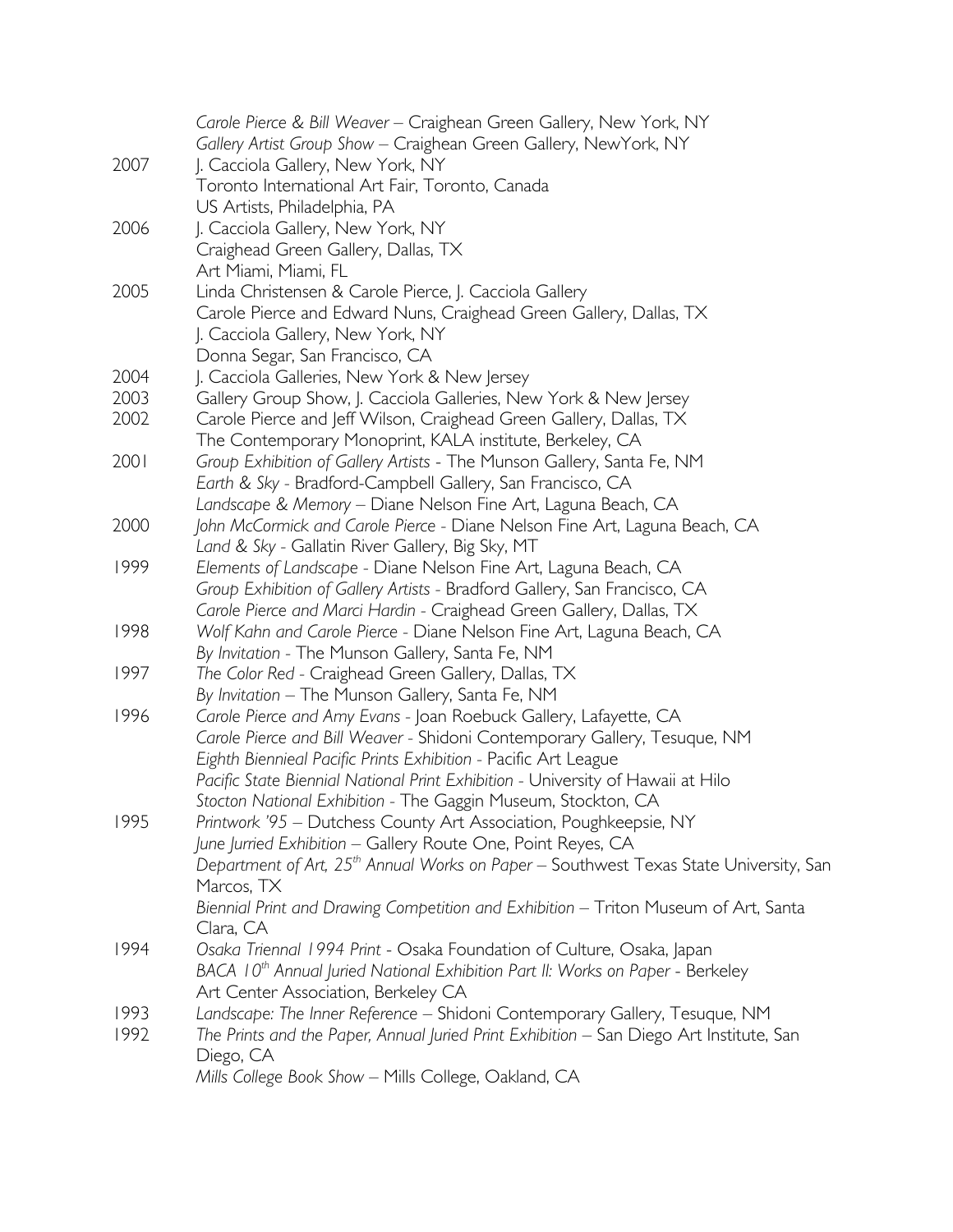#### Collections

Mark Andrus Louis Auchincloss The Torbourni Beacci The Beamis Foundation Susie Boeing Dr. Margie Chen Topher Delaney Deutsche Bank Orlando Diaz-Azcuy Energy Capitol Partners Fideliy Securities Ambassador Flanagan, United States Department of State Timberlake Foster, United States Ambassador to Mauritania Bill Gates Goldman Sachs International Collection Harvard University Hayes Mansion Public Art Collection Industrial Light and Magic Michael Keaton Knoll International Terry Langston The McConnal Foundation Merrill Lynch Guy & Maria Muzio Nabisco Brands John and Wendy Neu Oracle Corporation Charles E. Pierce, JR., Director of the Morgan Library, New York, NY Victoria Price Sandoz Pharmaceutical Ares Serono **Steelcase** John & Earlene Taylor Suzanne Tucker, Tucker and Marx United States Embassy Residence, Nairobi, Kenya Yellowstone Club, Big Sky, MT Dr. Clinton Young

#### Publications

| 2011 | "Memories Etched in Flame," Big Sky Magazine, Summer    |
|------|---------------------------------------------------------|
| 2004 | "Collection Fine Art," <u>D-Home Magazine</u> , January |